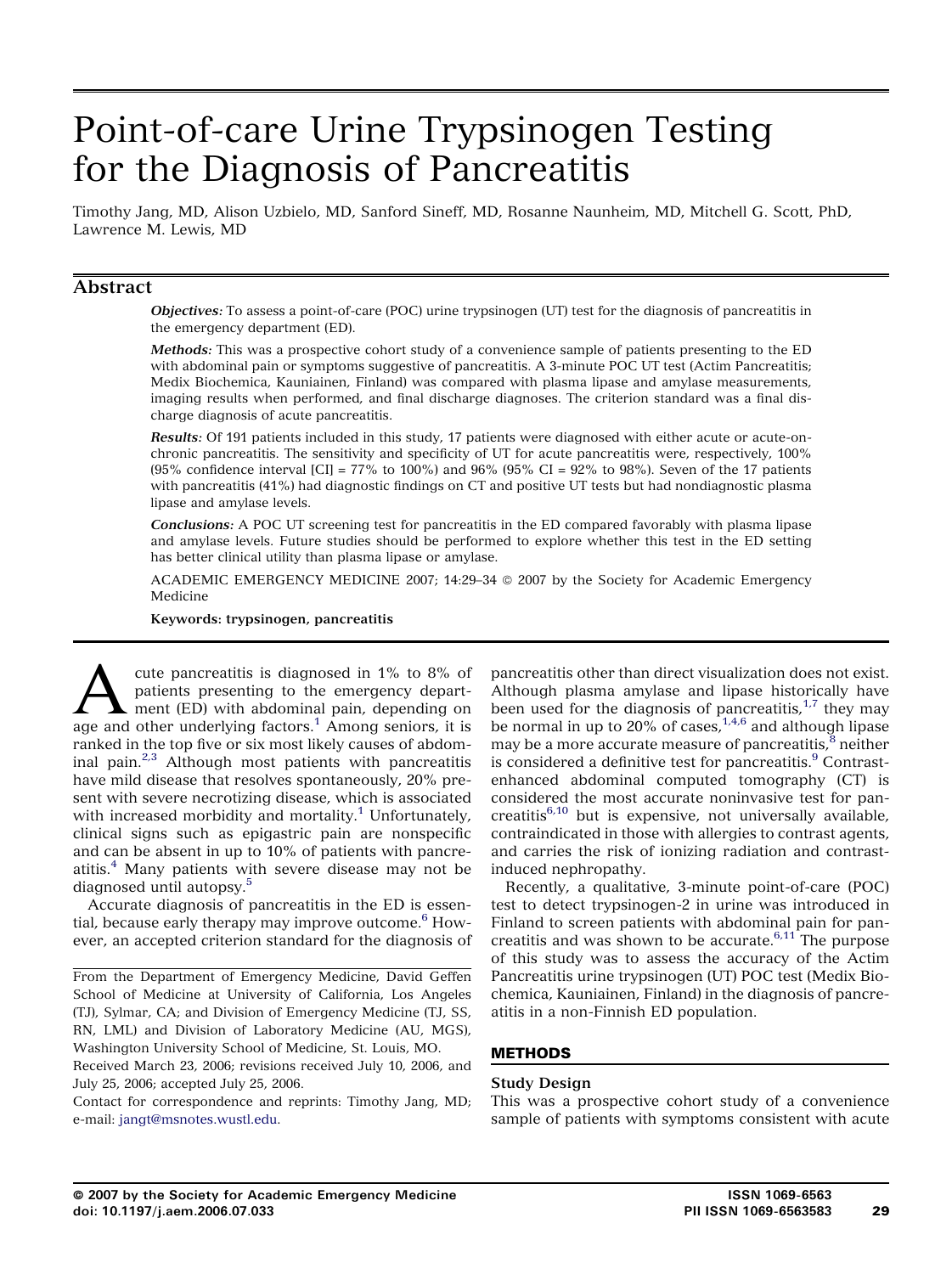<span id="page-1-0"></span>

**Figure 1.** Flow diagram of study participants.  $EP =$  emergency physician; hCG = human chorionic gonadotropin; UT = urine trypsinogen; POC = point-of-care.

pancreatitis who had urinalysis ordered as part of their care. This study was approved by our institutional review board for enrollment with a waiver of informed consent because UT samples were obtained from existing urine specimens that were ordered for urine human chorionic gonadotropin, urinalysis, or urine-toxicology testing.

## Study Setting and Population

The study was conducted from July 2002 to December 2002 in an urban, academic ED in the Midwest with a postgraduate year 1–4 emergency-medicine residency program and an annual census of 75,000.

Results of a UT POC test were obtained by one of two research laboratory technicians who were blinded to all patient clinical data and other laboratory results. The UT results were compared, by using a predesigned data sheet, with initial plasma amylase and lipase levels, with ultrasound and CT results when available, and with final hospital discharge diagnosis.

In a prior quality-assurance project in our ED, approximately 10% of patients with upper abdominal pain were found to have pancreatitis. Thus, with a presumed sensitivity of approximately 70% for amylase or lipase,  $1.7-9$ compared with approximately 90% for UT,<sup>[1,6,9,12,13](#page-4-0)</sup> we estimated that an enrollment of 200 patients would give us 20 true positives (patients with actual pancreatitis) and a power of 0.80 for detecting a difference between amylase and lipase and UT.

All patients with symptoms consistent with the diagnosis of pancreatitis as identified by nursing triage and who underwent urinalysis testing that was ordered by their treating clinicians (resident or attending physicians) were eligible for enrollment if at least one of three clinical research assistants was available to obtain another urine sample, separate from the preexisting urine specimen, for UT testing (Figure 1). Patients were considered to have possible acute pancreatitis if the triage nurse noted either 1) nausea or vomiting without diarrhea or urinary symptoms or 2) epigastric pain. Patients were excluded if they were anuric, presented with traumatic abdominal pain, or did not have routine urinalysis ordered. Patients were not excluded for a prior history of pancreatitis.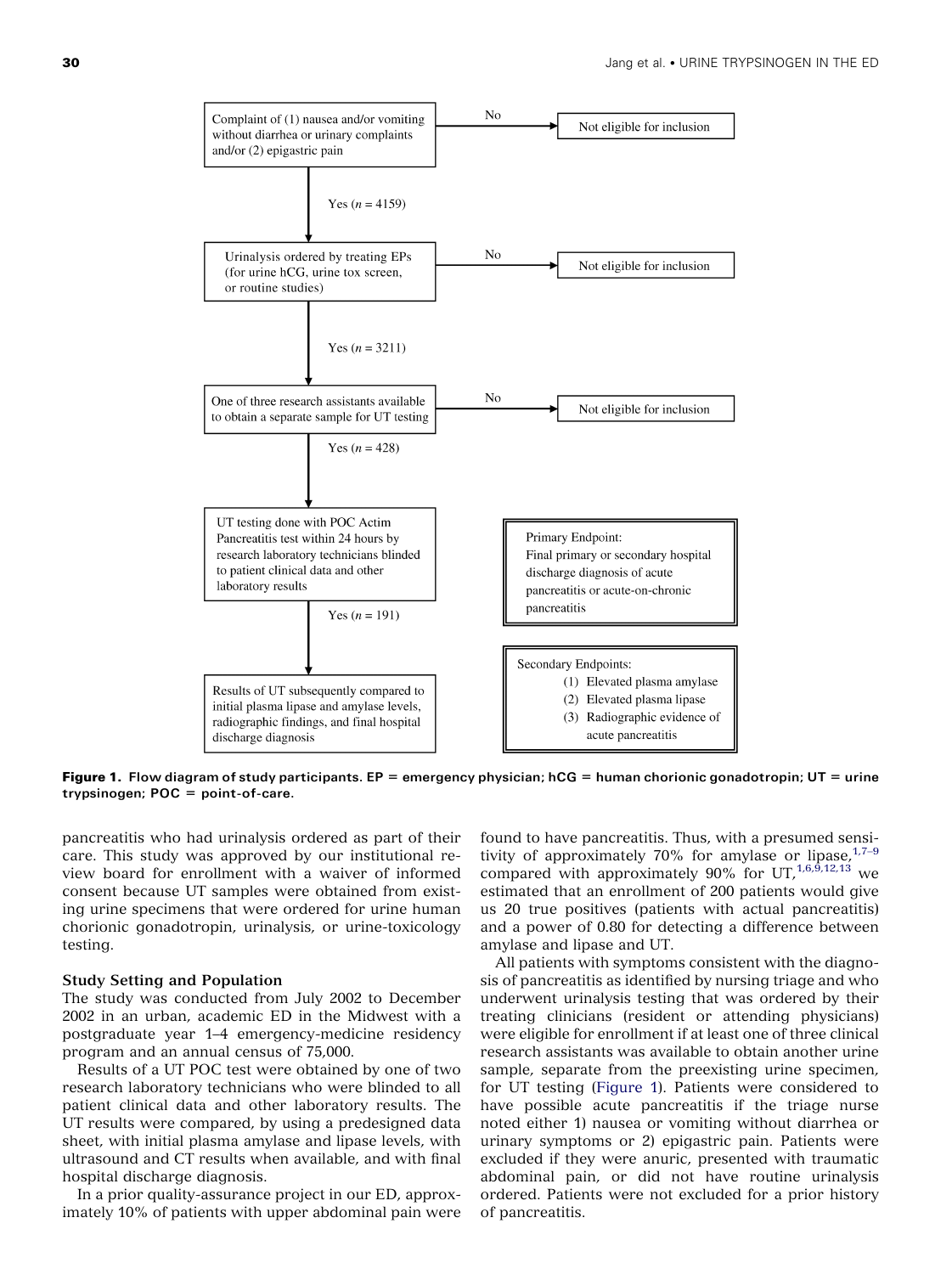## <span id="page-2-0"></span>**Measurements**

Urine samples were obtained by clinical research assistants and sent to a research laboratory where technicians tested the samples with the Actim Pancreatitis test strip (Medix Biochemica). The test strip is a qualitative, lateral-flow dipstick immunoassay in which the sample and blue latex–labeled anti–trypsinogen 2 monoclonal antibodies migrate up the strip after being dipped into the patient's urine. A second anti–trypsinogen 2 monoclonal antibody is immobilized at a line on the dipstick if trypsinogen 2 is present, forming a blue line in the test zone for a positive result. Technicians reading the UT test were blinded to patient clinical data, the results of other laboratory tests, and patient diagnoses.

Lipase and amylase levels were measured with an enzymatic colorimetric assay by using a Hitachi Modulator System by Roche Diagnostics (Indianapolis, IN). The reference range for both lipase and amylase in our laboratory is 13–100 U/L. A value three times the upper limit of normal  $(>300 \text{ U/L})$  was considered diagnostic for pancreatitis, consistent with the standard established elsewhere.[14](#page-5-0)

Abdominal CTs and ultrasonography were ordered by clinicians who were blinded to UT results but not to other laboratory or clinical data, and tests were interpreted by board-certified radiologists. Abdominal CTs were performed by using oral and intravenous contrast.

The primary endpoint was the final hospital discharge diagnosis of acute or acute-on-chronic pancreatitis made by physicians who were blinded to the UT results but not to radiographic or other laboratory data. This most often was based on imaging studies (ultrasound or contrastenhanced CT as read by board-certified radiologists) and on a consistent clinical course  $(n = 15 [88\%]$  of 17 patients with acute pancreatitis). If imaging was not performed, the primary endpoint of a final hospital discharge diagnosis of pancreatitis had to be supported by plasma lipase or amylase levels of  $\geq$ 300 U/L and by a consistent clinical course ( $n = 2$  [12%] of 17 patients with pancreatitis).

#### Data Analysis

Data were kept on an Excel 97 spreadsheet (Microsoft, Redmond, WA), and analysis was performed by using StatView (SAS Institute, Cary, NC) and VassarStats (Richard Lowry, [http://faculty.vassar.edu/lowry/vshome](http://faculty.vassar.edu/lowry/vshome.html) [.html](http://faculty.vassar.edu/lowry/vshome.html)) to determine sensitivity and specificity with 95% confidence intervals (CIs) rather than with p-values, because CIs allow clinicians to assess both statistical significance and clinical effect.<sup>[15](#page-5-0)</sup>

#### RESULTS

Four thousand one hundred fifty-nine patients presented with clinical symptoms, and 3,211 had urinalysis. Of those, 428 patients had urinalysis ordered by treating emergency physicians when one of three research assistants was available to obtain a sample separate from the original sample for UT testing. However, 103 patients had their urine samples sent to the main laboratory before research assistants were able to secure a separate sample for UT testing. Of the remaining 325 patients, 134 samples were not run within 24 hours of collection because technicians in the research laboratory were not available. Thus, 191 patients were enrolled in this study and included for analysis ([Figure 1](#page-1-0)).

There were 126 African American (66.0%) and 63 white (33.0%) patients. Seventeen patients were diagnosed with either acute or acute-on-chronic pancreatitis, and all had positive UT tests (Table 1). Seven patients with positive UT tests were not diagnosed with pancreatitis on discharge and thus were considered false positives. The sensitivity and specificity of UT for acute pancreatitis were, respectively,  $100\%$  (95% CI = 77% to 100%) and 96% (95% CI = 92% to 98%), compared with 53% (95%  $CI = 29\%$  to 76%) and 99% (95%  $CI = 96\%$  to 100%) for

Table 1

| Laboratory and Radiographic Findings of Patients Diagnosed with Pancreatitis |  |  |  |  |  |  |
|------------------------------------------------------------------------------|--|--|--|--|--|--|
|------------------------------------------------------------------------------|--|--|--|--|--|--|

| Patient* | <b>Medical History</b>                                                                                                | Lipase† | Amylase <sup>+</sup> | Radiographic Study (Result)                          |
|----------|-----------------------------------------------------------------------------------------------------------------------|---------|----------------------|------------------------------------------------------|
|          | Alcoholism                                                                                                            | 826     | 425                  | CT (peripancreatic stranding and fluid with edema)   |
| 2        | Hypertriglyceridemia                                                                                                  | 177     | 54                   | US (enlarged pancreas with peripancreatic fluid)     |
| 3        | Alcoholism                                                                                                            | 210     | 165                  | US (enlarged, calcified pancreas)                    |
| 4        | PUD and alcoholism                                                                                                    | 116     | 161                  | CT (pancreatic pseudocyst with stranding and fluid)  |
| 5        | Hypertriglyceridemia                                                                                                  | 800     | 275                  | CT (peripancreatic stranding and fluid)              |
| 6        | Alcoholism                                                                                                            | 57      | 49                   | CT (necrosis of pancreas head, stranding, and edema) |
|          | Gall stones, alcoholism                                                                                               | 760     | 471                  | US (peripancreatic fluid)                            |
| 8        | None                                                                                                                  | 920     | 443                  | None                                                 |
| 9        | Chronic pancreatitis                                                                                                  | 55      | 46                   | CT (peripancreatic stranding and fluid)              |
| 10       | Alcoholism                                                                                                            | 487     | 313                  | US (peripancreatic fluid)                            |
| 11       | None                                                                                                                  | 4,860   | 1,640                | CT (peripancreatic stranding and fluid with edema)   |
| 12       | Alcoholism                                                                                                            | 645     | 1,430                | US (enlarged, calcified pancreas)                    |
| 13       | Alcoholism                                                                                                            | 29      | 56                   | CT (peripancreatic stranding with edema)             |
| 14       | Alcoholism                                                                                                            | 660     | 203                  | None                                                 |
| 15       | 1 mo postpartum                                                                                                       | 5,530   | 2,230                | CT (peripancreatic stranding)                        |
| 16       | Hypertriglyceridemia                                                                                                  | 149     | 56                   | CT (peripancreatic stranding and fluid)              |
| 17       | Prior pancreatitis                                                                                                    | 72      | 37                   | CT (enlarged pancreas with peripancreatic fluid)     |
|          | $PUD =$ peptic ulcer disease; $CT =$ computed tomography; $US =$ ultrasound.<br>* All had positive urine trypsinogen. |         |                      |                                                      |

y U/L; normal range is 13–100 U/L.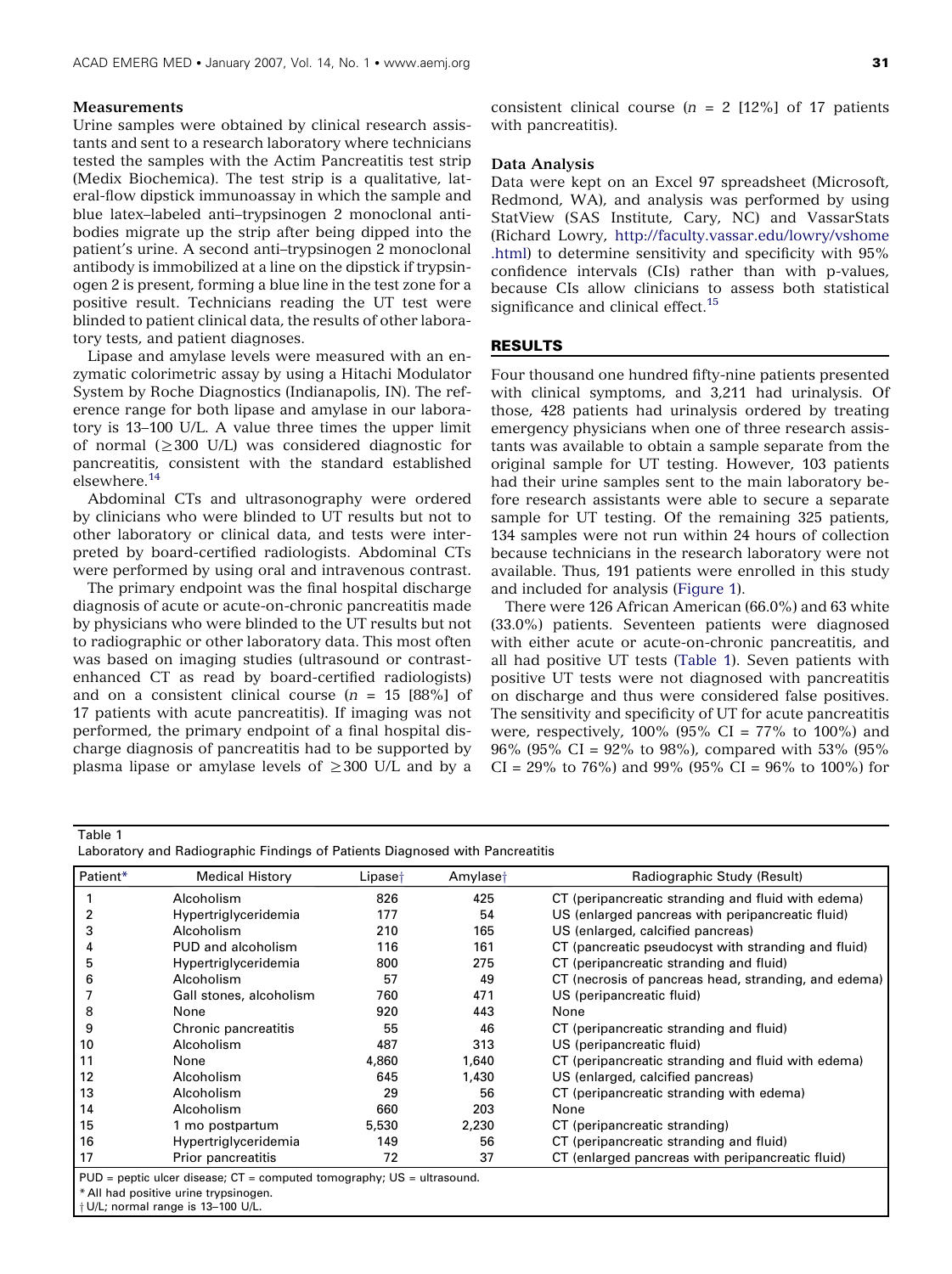| Characteristic                                   | UT (95% CI)      | Plasma Lipase (95% CI) | Plasma Amylase (95% CI) |
|--------------------------------------------------|------------------|------------------------|-------------------------|
| Sensitivity (%)                                  | 100 (77.1, 100)  | 53 (28.5, 76.1)        | 41 (19.4, 66.5)         |
| Specificity (%)                                  | 96 (91.6, 98.2)  | 99 (96.1, 100)         | 95 (89.3, 98.3)         |
| $LR+$                                            | 2.43(1.51, 3.91) | 9(4.7, 17.3)           | 1.4(0.67, 2.94)         |
| $LR-$                                            |                  | 0.05(0.023, 0.10)      | 0.09(0.052, 0.17)       |
| $UT =$ urine trypsinogen.                        |                  |                        |                         |
| Likelihood ratios (LRs) weighted for prevalence. |                  |                        |                         |

plasma lipase and with 41% (95% CI =  $19\%$  to 67%) and 95% (95% CI = 89% to 98%) for plasma amylase (Table 2).

The diagnoses of those with a negative UT are shown in Table 3, and the false positives are shown in [Table 4.](#page-4-0) Seven of the 17 patients with pancreatitis (41%) had diagnostic radiographic findings and positive UT tests but had plasma amylase and lipase levels of <300 U/L. Chart review for patients with clinical diagnoses without radiographic imaging (Table 3; peptic ulcer disease or gastritis, nonspecific abdominal pain, urinary tract infection, and atypical chest pain) did not reveal any new cases of pancreatitis after six months.

#### **DISCUSSION**

The test characteristics of the Actim Pancreatitis test for acute pancreatitis in our sample were comparable to those found previously in a Finnish population. $6,11$  The test was accurate in our sample (sensitivity, 100% [95%  $CI = 77.1\%$  to 100%]; specificity, 96% [95% CI = 91.6%] to 98.2%]), with a better negative likelihood ratio than either plasma amylase or plasma lipase (Table 2), consis-tent with prior work,<sup>[16](#page-5-0)</sup> suggesting that the Actim Pancreatitis UT test may be useful as an ED screening test for pancreatitis.

The sensitivity in our study differs from that of more recent studies among non-Scandinavian patients, but this may be explained by the time course of testing. Saez et al. found UT to be comparable to amylase and lipase, with a sensitivity of 68%, but performed UT within 48 hours of symptom onset.<sup>12</sup> Likewise, Chen et al. also showed that UT was comparable to amylase/lipase but performed immediate UT testing in patients who pre-sented within 24 hours of symptom onset.<sup>[13](#page-5-0)</sup> However, Hwang et al. found that delayed measurement of UT was associated with increased sensitivity for pancreatitis.[17](#page-5-0) In our study, we did not control for the time of UT testing relative to the duration of symptoms and may have included a more heterogeneous population. This further suggests the utility of UT testing, given that patients with pancreatitis may not always present within 24 or 48 hours of symptom onset.

The seven false-positive UT results ([Table 4](#page-4-0)) all occurred in patients requiring admission for life-threatening illness, consistent with results of a study published elsewhere.[9](#page-5-0) Two of these false positives (patients 1 and 2) occurred in patients who could reasonably have been diagnosed with pancreatitis as a secondary diagnosis and who thus may not have been true false positives. Four occurred in patients with acute renal failure ([Table](#page-4-0) [4](#page-4-0); patients 3, 4, 5, and 7), which may be explained by the decreased excretion of trypsinogen in renal failure and should be explored further.

It is noteworthy that six patients with CT scans and one with ultrasound (US)-documented acute pancreatitis (41%) had nondiagnostic plasma lipase and amylase levels but tested positive on the UT test. This suggests that UT may have utility in identifying acute pancreatitis in patients with pancreatic insufficiency who would not be able to manifest elevated plasma lipase or amylase levels. This should be studied further. If shown to be accurate in a larger sample, UT may decrease the need for CT in evaluation of these patients.

Previous studies have evaluated UT in non–African American populations (from Finland and Asia). Our study evaluates the characteristics of this test in a more racially mixed population, including African Americans, but was not designed to study the effect of race. This should be considered in determining how the findings of this study may apply to other patient populations.

Table 3

Final Diagnoses of Patients Who Presented with Abdominal Pain with a Negative Urine Trypsinogen

| Diagnosis                                                                       | $n (N = 174$ total) | Follow-up Studies                                                                        |  |
|---------------------------------------------------------------------------------|---------------------|------------------------------------------------------------------------------------------|--|
| Peptic ulcer disease or gastritis                                               | 40                  | 10 patients had normal US; 11 patients had normal abdominal CT                           |  |
| Nonspecific abdominal pain                                                      | 37                  | 21 patients had normal abdominal CT                                                      |  |
| Cholelithiasis or cholecystitis                                                 | 32                  | 32/32 had US demonstrating biliary pathology without evidence of<br>pancreatic pathology |  |
| UTI or pyelonephritis                                                           | 24                  | 8 patients had confirming abdominal CT showing pyelonephritis                            |  |
| Atypical chest pain                                                             | 14                  |                                                                                          |  |
| Small-bowel obstruction                                                         | 13                  | 13/13 had CT showing small-bowel obstruction with a normal pancreas                      |  |
| Gastroenteritis                                                                 | 9                   | 9/9 without pancreatitis by 1-yr computer chart review                                   |  |
| Appendicitis                                                                    |                     | 3/3 had CT showing appendicitis and correlating pathology                                |  |
| Cholangitis                                                                     |                     | 2/2 with CT showing cholangitis but a normal pancreas                                    |  |
| $UTI$ = urinary tract infection, $CT$ = computed tomography, $US$ = ultrasound. |                     |                                                                                          |  |

Table 2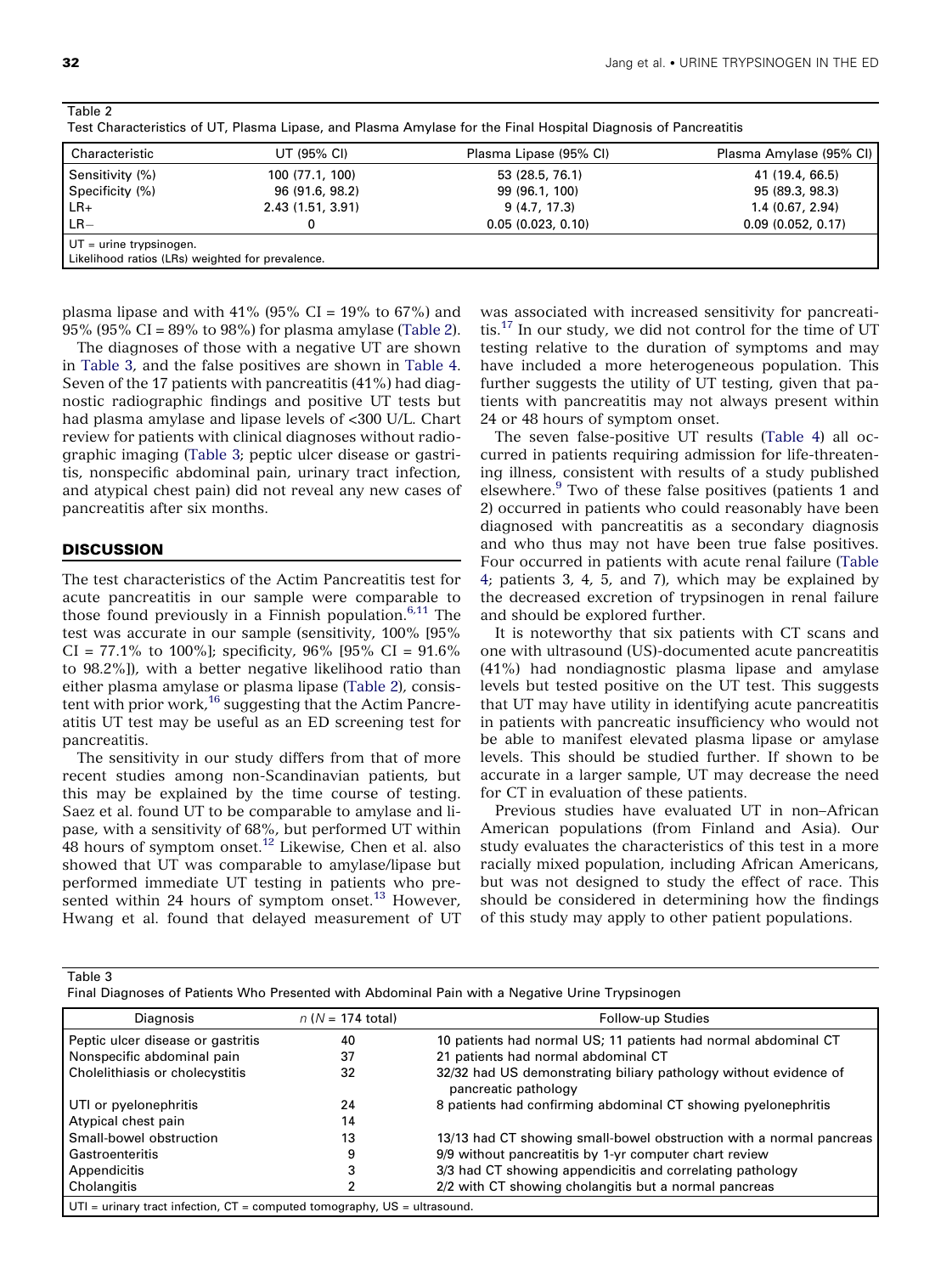<span id="page-4-0"></span>

|  | . . | ш |  |
|--|-----|---|--|
|--|-----|---|--|

|  |  | Final Diagnoses, Laboratory, and Radiological Results of Patients with False-positive (FP) Urine Trypsinogen |  |
|--|--|--------------------------------------------------------------------------------------------------------------|--|
|--|--|--------------------------------------------------------------------------------------------------------------|--|

| FP Number                                                                                                                                                                                                                     | Laboratory and Radiographic Data                                                                                                           | <b>Final Diagnosis</b>                                          |  |  |
|-------------------------------------------------------------------------------------------------------------------------------------------------------------------------------------------------------------------------------|--------------------------------------------------------------------------------------------------------------------------------------------|-----------------------------------------------------------------|--|--|
|                                                                                                                                                                                                                               | Lipase 48,* CT: multiple intra-abdominal abscesses and peripancreatic fluid                                                                | Multiple abdominal abscesses                                    |  |  |
|                                                                                                                                                                                                                               | Lipase 416, amylase 120, CT: multiple masses consistent with metastatic<br>small-cell cancer, including a mass in the head of the pancreas | Metastatic small-cell cancer                                    |  |  |
|                                                                                                                                                                                                                               | Lipase 28, amylase 68, CT: normal pancreas, West Nile CSF PCR positive                                                                     | ARF caused by West Nile encephalitis<br>and subsequent GI bleed |  |  |
| 4                                                                                                                                                                                                                             | Lipase 44, amylase 114, Cr 5.8                                                                                                             | HIV with ARF caused by dehydration                              |  |  |
| 5                                                                                                                                                                                                                             | Lipase 23, amylase 51, calcium 14.6, Cr 3.7                                                                                                | Idiopathic hypercalcemia with ARF                               |  |  |
| 6                                                                                                                                                                                                                             | Lipase 24, Cr 1.8, CT: esophageal tear                                                                                                     | DKA and Mallory-Weiss tear                                      |  |  |
|                                                                                                                                                                                                                               | Lipase 51, calcium 10.9, Cr 3.4                                                                                                            | Idiopathic hypercalcemia with ARF                               |  |  |
| CSF, cerebrospinal fluid; PCR, polymerase chain reaction; ARF, acute renal failure; GI, gastrointestinal; Cr, creatine; DKA, diabetic ketoacidosis.<br>* Normal range is 13 to 100 U/L; Cr and calcium are measured in mg/dL. |                                                                                                                                            |                                                                 |  |  |

This study suggests that the 3-minute POC Actim Pancreatitis test compares favorably with plasma amylase and lipase values and may be useful as a screening test for pancreatitis in racially diverse patient populations. Future studies could assess the impact of UT testing on ED throughput and patient outcomes, possible cost benefits of UT testing in the ED, and its use in the pediatric and pregnant populations.

### LIMITATIONS

This study had several limitations. First, it was a singlecenter study, and the small number of patients with pancreatitis resulted in wide confidence intervals, precluding demonstration of superiority of UT to plasma amylase or lipase values.

Second, there is no accepted criterion standard in the medical literature for the diagnosis of pancreatitis other than direct visualization. Thus, the primary criterion standard was the final hospital discharge diagnosis of pancreatitis, supported either by consistent radiographic findings on CT or US or by a plasma amylase or lipase result of  $\geq$ 300 U/L, which is more rigorous than the standard used in clinical practice.<sup>1,7,8</sup> The use of amylase and lipase values to diagnose pancreatitis may have produced an incorporation bias that would have improved the apparent sensitivity and specificity of lipase and amylase for pancreatitis. However, this incorporation bias would not favorably have biased the results of the UT test, further suggesting the utility of UT for the diagnosis of pancreatitis. Likewise, abdominal radiography was not used in every case to exclude or confirm the diagnosis of pancreatitis, thus introducing the possibility of workup bias. Fifteen of the 17 patients with a final diagnosis of pancreatitis had confirmatory radiographic imaging, compared with 109 of 174 patients who had an alternative diagnosis for their abdominal pain. Although performing abdominal imaging on every patient would have avoided workup bias, that would not have reflected clinical practice<sup>1,7,8</sup> and might have raised ethical concerns, given the associated radiation exposure and contrast risks for patients whose ED management was not likely to change on the basis of the results of abdominal imaging (e.g., patients 8 and 14; [Table 1](#page-2-0)).

Third, the UT tests actually were performed in a research laboratory rather than in the ED. Although the test is similar to urine pregnancy tests, it is possible that the results may have differed with testing at the

POC in the ED. Several studies have shown that POC testing reduces length of stay in the  $ED.^{18-20}$  but this was not assessed in this study, and it is unknown how UT would impact the length of stay for patients with pancreatitis.

Finally, although the urine samples were tested within 24 hours of collection, according to manufacturer guidelines, the manufacturer also recommends immediate testing for improved accuracy. It is unclear how this may have affected our results, however, because there were no false negatives in our sample.

#### CONCLUSIONS

The qualitative Actim Pancreatitis test to detect urinary trypsinogen-2 compares favorably to plasma amylase and lipase for the diagnosis of acute pancreatitis in an ED population of adults.

The authors thank Medix Biochemica for donating the test kits.

## References

- 1. Steinberg W, Tenner S. Acute pancreatitis. N Engl J Med. 1994; 330:1198–210.
- 2. Lewis LM, Banet GA, Blanda M. Etiology and clinical course of abdominal pain in senior patients: a prospective, multicenter study. J Gerontol A Biol Sci Med Sci. 2005; 60:1071–6.
- 3. Fenyo G. Acute abdominal disease in the elderly: experience from two series in Stockholm. Am J Surg. 1982; 143:751–4.
- 4. Malfertheinre P, Kemmer TP. Clinical picture and diagnosis of acute pancreatitis. Hepatogastroenterology. 1991; 38:97–100.
- 5. Wilson C, Imrie CW, Carter DC. Fatal acute pancreatitis. Gut. 1988; 29:782–8.
- 6. Kemppainen EA, Hedstrom JI, Puolakkainen PA, et al. Rapid measurement of urinary trypsinogen-2 as a screening test for acute pancreatitis. N Engl J Med. 1997; 336:1788–93.
- 7. Elman R, Arneson N, Graham EA. Value of blood amylase estimations in the diagnosis of pancreatic disease: a clinical study. Arch Surg. 1929; 19:943–67.
- 8. Clavien PA, Robert J, Meyer P, et al. Acute pancreatitis and normoamylasemia. Not an uncommon combination. Ann Surg. 1989; 210:614–20.